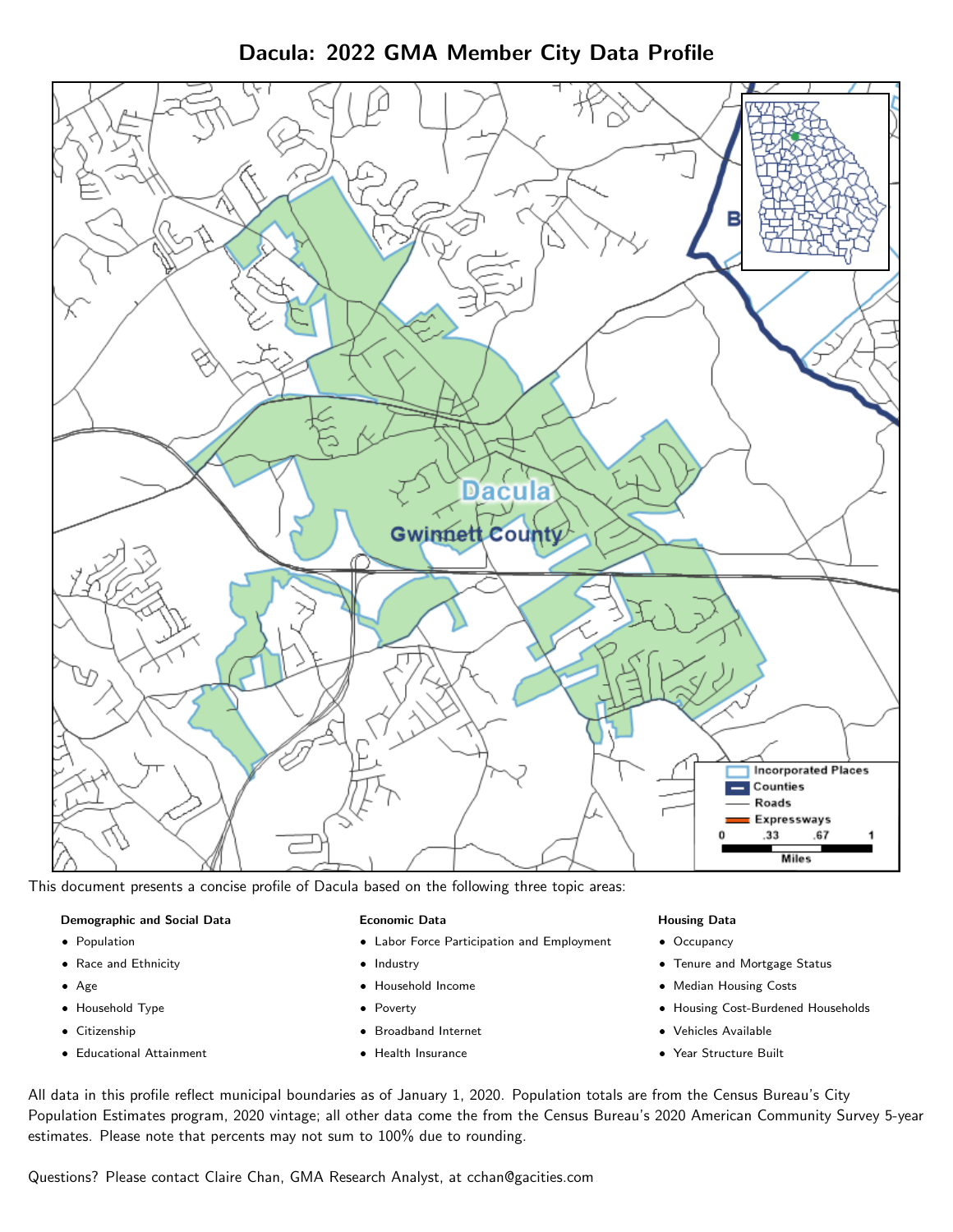# Dacula: Demographic and Social





**Citizenship** 



Source: American Community Survey, 2020 5-year estimates, table B05002 Source: American Community Survey, 2020 5-year estimates, table B15002

Race and Ethnicity



Source: U.S. Census Bureau, City Population Estimates, 2020 vintage Source: American Community Survey, 2020 5-year estimates, table B03002

## Household Type



Source: American Community Survey, 2020 5-year estimates, table B01001 Source: American Community Survey, 2020 5-year estimates, table B11001

## Educational Attainment



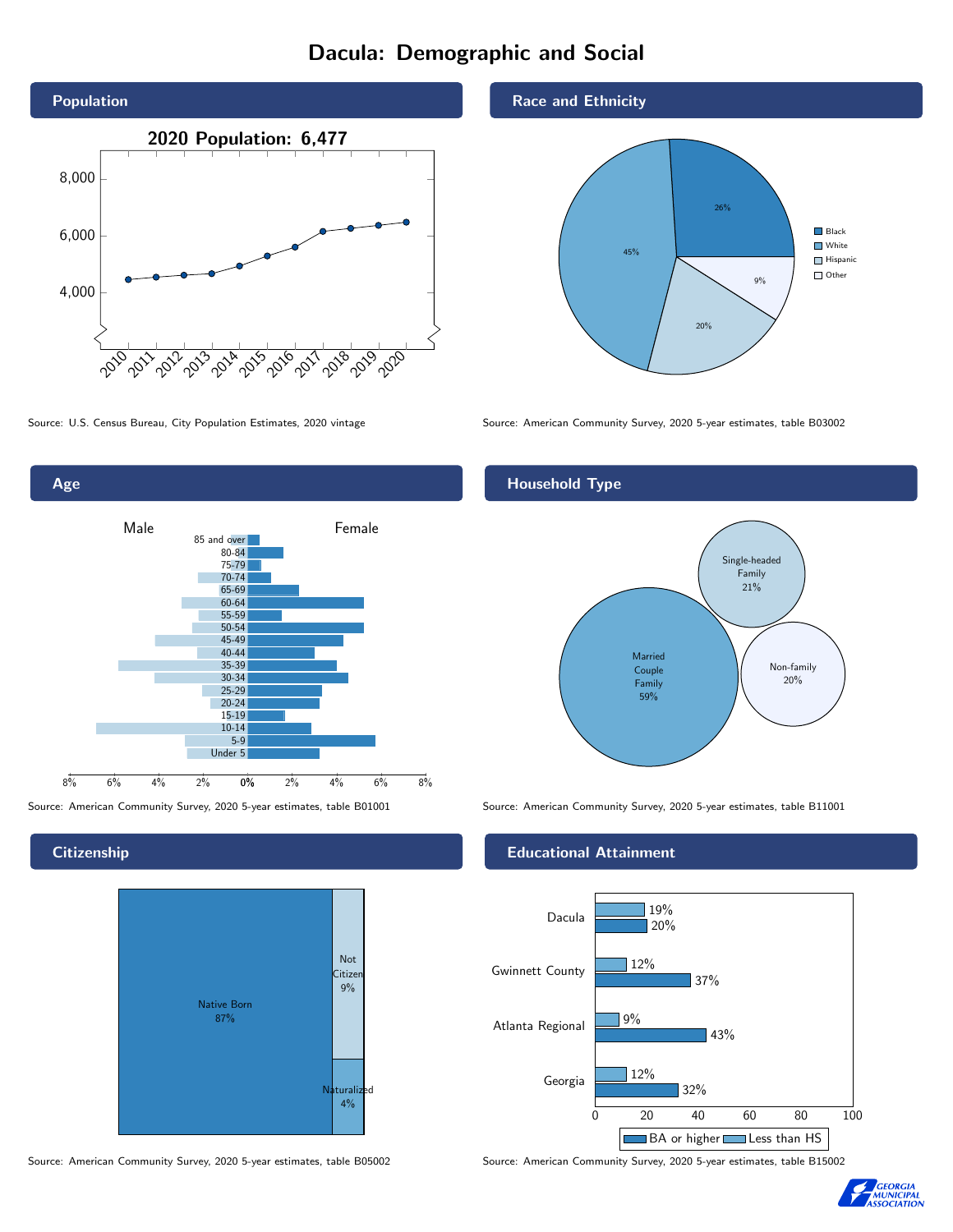# Dacula: Economic







Source: American Community Survey, 2020 5-year estimates, table B23001 Note: Unemployment rate is based upon the civilian labor force.



Source: American Community Survey, 2020 5-year estimates, tables B19013 and B19025 Source: American Community Survey, 2020 5-year estimates, table B17010



Source: American Community Survey, 2020 5-year estimates, table B28002 Source: American Community Survey, 2020 5-year estimates, table B18135

#### Industry

| Agriculture, forestry, fishing and hunting, and mining      | $0\%$ |
|-------------------------------------------------------------|-------|
| Construction                                                | 6%    |
| Manufacturing                                               | 15%   |
| <b>Wholesale Trade</b>                                      | $0\%$ |
| Retail Trade                                                | 18%   |
| Transportation and warehousing, and utilities               | 5%    |
| Information                                                 | $4\%$ |
| Finance and insurance, real estate, rental, leasing         | 8%    |
| Professional, scientific, mgt, administrative, waste mgt    | 9%    |
| Educational services, and health care and social assistance | 24%   |
| Arts, entertainment, recreation, accommodation, food        | 6%    |
| service                                                     |       |
| Other services, except public administration                | $1\%$ |
| Public administration                                       | 4%    |

Source: American Community Survey, 2020 5-year estimates, table C24030

## Poverty



# **Health Insurance**